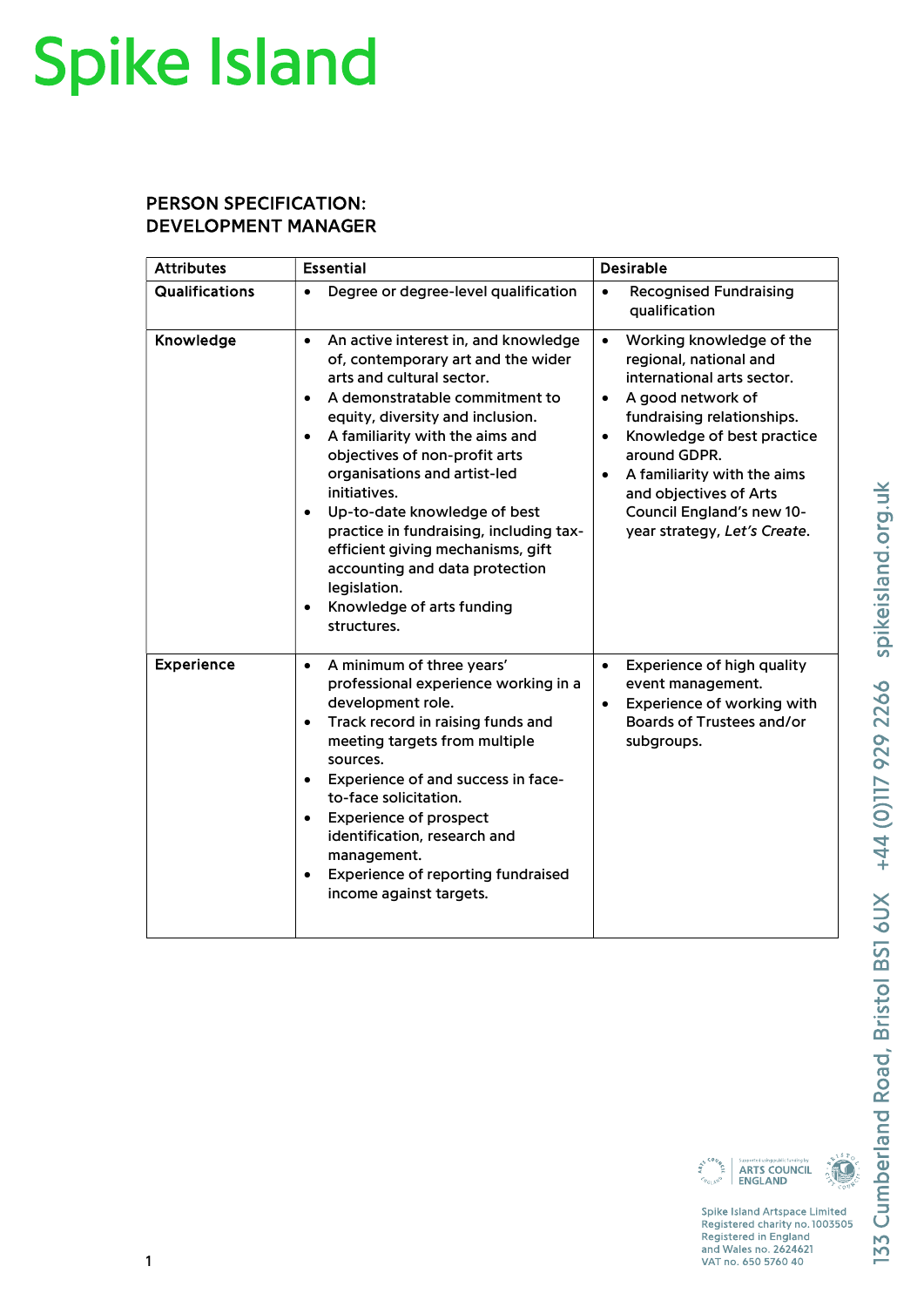| <b>Skills</b>        | Rigorous attention to detail.<br>$\bullet$<br>The ability to communicate effectively<br>$\bullet$<br>(both in writing and orally) with a<br>wide range of people, including<br>internal and external stakeholders and<br>across teams at Spike Island.<br>A warm and approachable manner<br>$\bullet$<br>looking to champion a dynamic<br>organisation and community.<br>Good administrative skills.<br>$\bullet$<br>Computer literate and IT experienced,<br>$\bullet$<br>with a comprehensive knowledge of<br>Microsoft Office and proficiency with<br>CRM systems.<br>A willingness and ability to learn new<br>$\bullet$<br>IT practices and processes as required.<br>Comfortable working in a team and<br>$\bullet$<br>maintaining a can-do attitude, even<br>under demanding circumstances.<br>Excellent organisational and time<br>$\bullet$<br>management skills, including the<br>ability to work to regular, competing<br>deadlines.<br>The ability to work according to your<br>$\bullet$<br>own initiative and be self-motivated.<br>Flexible and responsive.<br>$\bullet$ | <b>Experience of Capsule CRM</b><br>$\bullet$<br>software<br><b>Experience of implementing</b><br>$\bullet$<br>new CRM software<br><b>Budget management skills</b><br>$\bullet$ |
|----------------------|-----------------------------------------------------------------------------------------------------------------------------------------------------------------------------------------------------------------------------------------------------------------------------------------------------------------------------------------------------------------------------------------------------------------------------------------------------------------------------------------------------------------------------------------------------------------------------------------------------------------------------------------------------------------------------------------------------------------------------------------------------------------------------------------------------------------------------------------------------------------------------------------------------------------------------------------------------------------------------------------------------------------------------------------------------------------------------------------|---------------------------------------------------------------------------------------------------------------------------------------------------------------------------------|
| <b>Circumstances</b> | Living with an easily commutable<br>$\bullet$<br>distance from Bristol, or a willingness<br>to relocate.<br>A willingness to work flexible hours,<br>$\bullet$<br>including regular evenings and<br>weekends, and a commitment to<br>working within a small, dedicated<br>team.                                                                                                                                                                                                                                                                                                                                                                                                                                                                                                                                                                                                                                                                                                                                                                                                         |                                                                                                                                                                                 |

## Terms and Conditions of Appointment

| Job duties and description: | The job description is a guide to<br>the targets that the Develop<br>Manager is expected to achieve<br>and may be revised from time to<br>time by agreement to meet<br>changing circumstances.                                              |
|-----------------------------|---------------------------------------------------------------------------------------------------------------------------------------------------------------------------------------------------------------------------------------------|
| Normal hours of work:       | 35 hours per week.<br>Monday-Friday, 9am–5pm (please<br>note that regular evening and<br>weekend work will be necessary<br>to effectively support programme<br>delivery, though time off in lieu<br>may be taken to compensate for<br>this) |
| Salary:                     | £30,000 - £32,000 per<br>annum,<br>depending on experience.                                                                                                                                                                                 |
| Term:                       | Permanent                                                                                                                                                                                                                                   |

Supported using public funding by<br>**ARTS COUNCIL**<br>ENGLAND

**N** 

ARTS r.